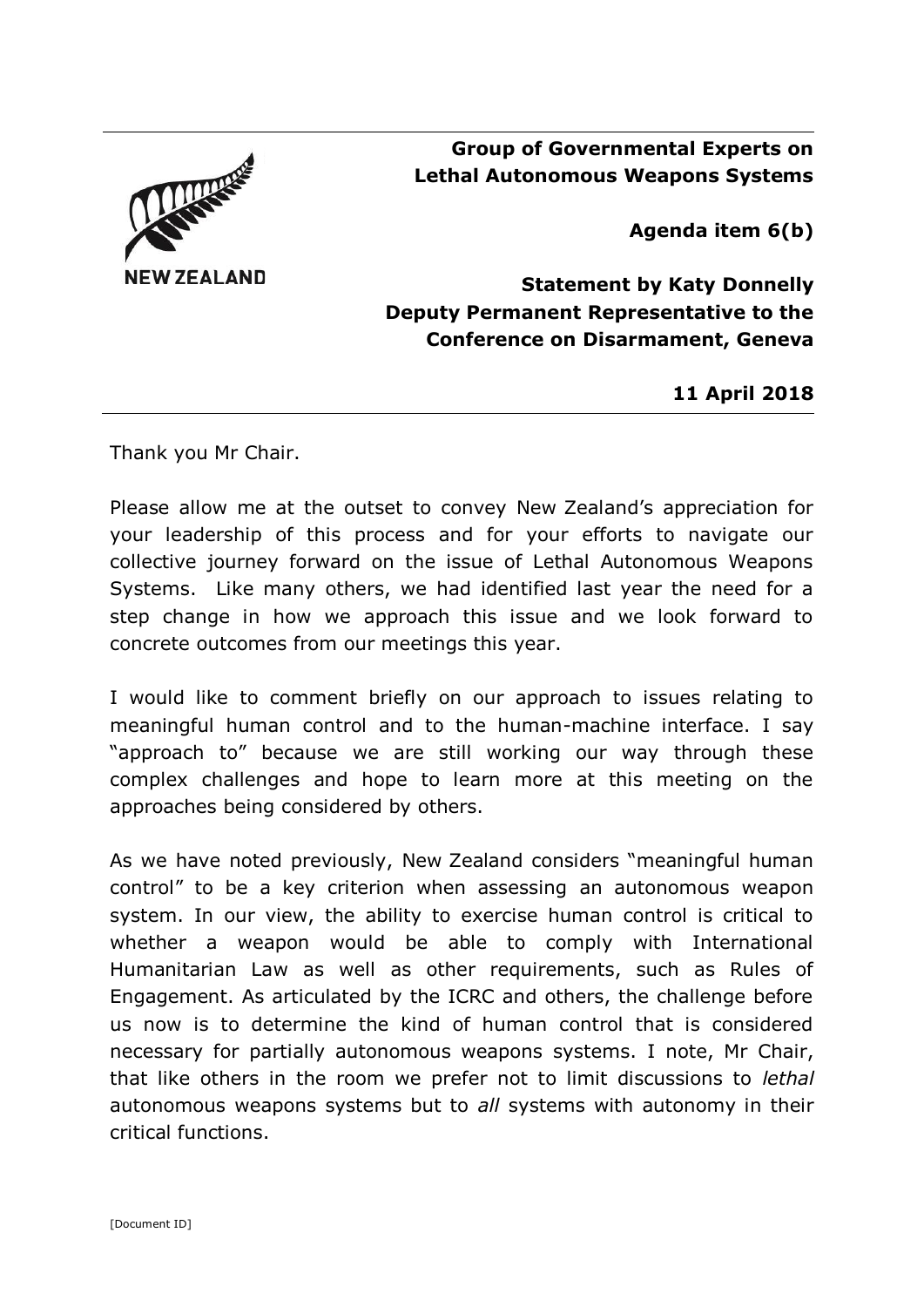It seems obvious that what might qualify as "meaningful human control" for a system undertaking one set of tasks in one particular operating environment might be insufficient for a system operating under different parameters. This should not discourage us from the task at hand but suggests that we should not expect to be able to agree a comprehensive list of system- or mission-specific requirements relating to meaningful human control.

Rather, we would see value in exploring the concepts of "human in the loop" and "human on the loop" in helping to define what might constitute meaningful human control across a range of operating contexts and weapons systems. We acknowledge the comments from Brazil this morning that the labels "in the loop" and "on the loop" are not in themselves sufficient – we agree but consider that they could provide a useful way to organise our thinking about the range and quality of control that is needed.

Some systems, for example may require a higher level of control such as that that could be provided by a human *in* the loop. Such a system would need to provide that human with the time and information necessary to make meaningful decisions that comply with IHL and other requirements such as targeting directives.

On the other hand, other systems might require decisions to be made in such a short space of time that any human *in* the loop would not be able to exert any meaningful control. In that context, however, meaningful human control could be ensured through a human *on* the loop applied though programming constraints governing target selection and engagement, and an ability to disengage the system if required.

As a number of other delegations have noted in their earlier comments, there are additional considerations in play here that we will need to factor into our work. For example, how can we be sure that any human in the loop would know when it might need to intervene, or when a system might need to be shut down? How can we ensure that any change in the operating context, for example from armed conflict to law enforcement, would be recognised by an autonomous weapon system and responded to appropriately? We are also aware of the many challenges relating to bias